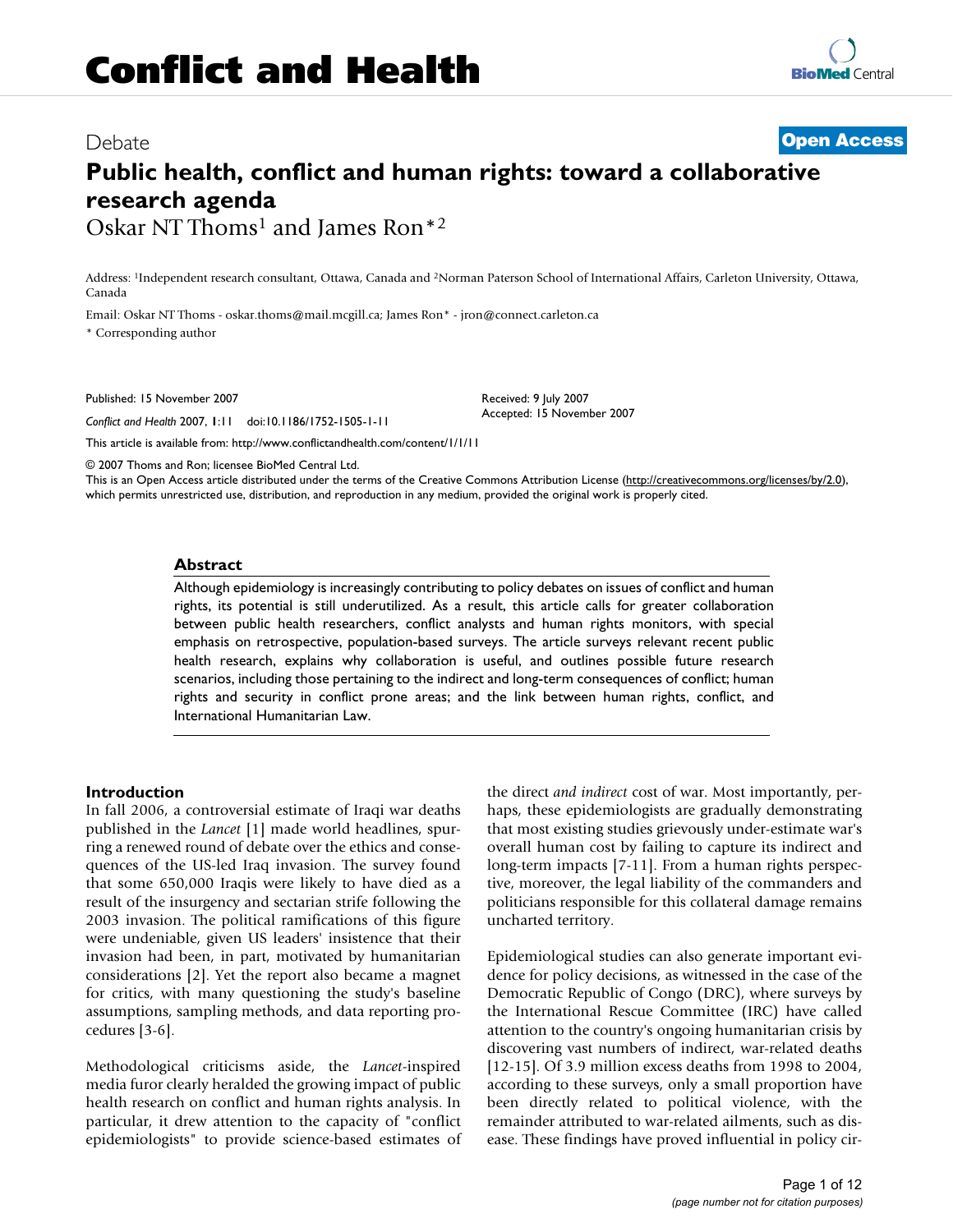cles, boosting the conflict's international profile while enhancing the resources available to peacekeepers and aid workers alike [comments by representatives from the IRC, Human Rights Watch, and Catholic Relief Services, at workshop on "Integrating Public Health Methods and Data into Conflict Analysis," Ottawa, March 9, 2007].

Public health research has also helped assess harmful policy impacts short of armed conflict. One case in point is the 1999 study by a Columbia University researcher on the link between sanctions and Iraqi child mortality, which revised previous estimates downwards while still confirming that childhood mortality had risen at alarming rates [16]. These and other findings, according to one UN insider, played a key role in curbing the international body's appetite for comprehensive embargoes [comment by Andrew Mack (former head of strategic planning for the UN Secretary General), at workshop on "Integrating Public Health Methods and Data into Conflict Analysis," Ottawa, March 9, 2007].

Finally, consider another 1999 study of mortality, this time in the Serbian province of Kosovo, which argued that 12,000 people likely died during the conflict between Serbia, NATO and the Kosovo Liberation Army [17]. By mapping trend data against key political and military events, the report demonstrated that Serbian military activities, rather than NATO air strikes, were correlated with spikes in mortality. This study broke new ground by linking survey research to international humanitarian law (IHL, or the "laws of war"), and its findings have found their way into deliberations at the International Criminal Tribunal for the former Yugoslavia [18]. More than any other study, perhaps, this analysis illustrates the common interests of scientifically rigorous public health researchers, policyoriented conflict analysts, and human rights monitors, underlining the value-added by multi-disciplinary research.

Although not all public health research is of equal quality, this article argues that closer collaboration is likely to continue to benefit epidemiologists, conflict analysts, and human rights monitors. Until now, public health's specialized methods, logistical complexities, and high costs have hindered multi-disciplinary research, and many non-specialists only dimly perceive opportunities for collaborative efforts. Many public health specialists, moreover, have a hard time demonstrating their value-added to lay audiences. This article seeks to bridge this gap by outlining epidemiology's utility for policy-makers, conflict analysts, and human rights monitors. For maximum effect, it should be read by non-epidemiologists in conjunction with a more technically oriented epidemiological primer [19,20].

# **Epidemiology's potential contribution**

Epidemiology is the statistical study of the distribution of health events, outcomes and risk factors. This paper focuses on one particular research tool: retrospective population-based surveys. This emphasis is not intended to identify epidemiology exclusively with survey methods, but reflects surveys' particular utility for assessing conflict and human rights impacts. Although real-time and accurate surveillance data from health care facilities often provide the best measures of current conditions, such data are rarely available in crisis zones. Retrospective surveys, which ask people to recall health events during a specified time frame, are a good way of bridging this gap. Epidemiology has no monopoly on survey research, and human rights groups also use retrospective methods; most, however, do not rely on population-based techniques.

Since it is rarely possible to survey an entire population (as in a census), researchers typically question samples that are, in theory, representative of larger groups. When samples are well designed, their measured characteristics should be similar to those of the population from which they are drawn. A retrospective survey thus involves a standardized, structured questionnaire about past events, an accepted sampling method, and a statistical procedure for inferring about the general population from the sample's findings. (The appendix provides a more detailed discussion of survey methodology.)

Historically, the field of conflict epidemiology emerged from public health research in humanitarian emergencies [presentation by Bradley Woodruff, at workshop on "The Epidemiology of Complex Emergencies," Ottawa, March 8, 2007]. Beginning in the early 1970s, researchers increasingly realized that epidemiology could help devise needs-based policies and make humanitarian assistance more effective, and in the 1980s and 1990s, epidemiological findings were used to create general recommendations for improving the effectiveness of humanitarian assistance. As a result, practitioner manuals have increasingly included guidelines on using epidemiological methods in humanitarian assessments. In recent years, experts have developed minimum standards for humanitarian aid [21] while standardizing epidemiological methods for assessing key indicators [22].

As noted above, conflict epidemiology has also proved relevant to general foreign policy debates, particularly those pertaining to the creation, deployment and effectiveness of humanitarian, peacekeeping and peace-building interventions. The quantification of sickness and death is a concrete measurement of the quality of life (or lack thereof) in insecure zones, and is easily understood by most policymakers, even if the specific research methods are not.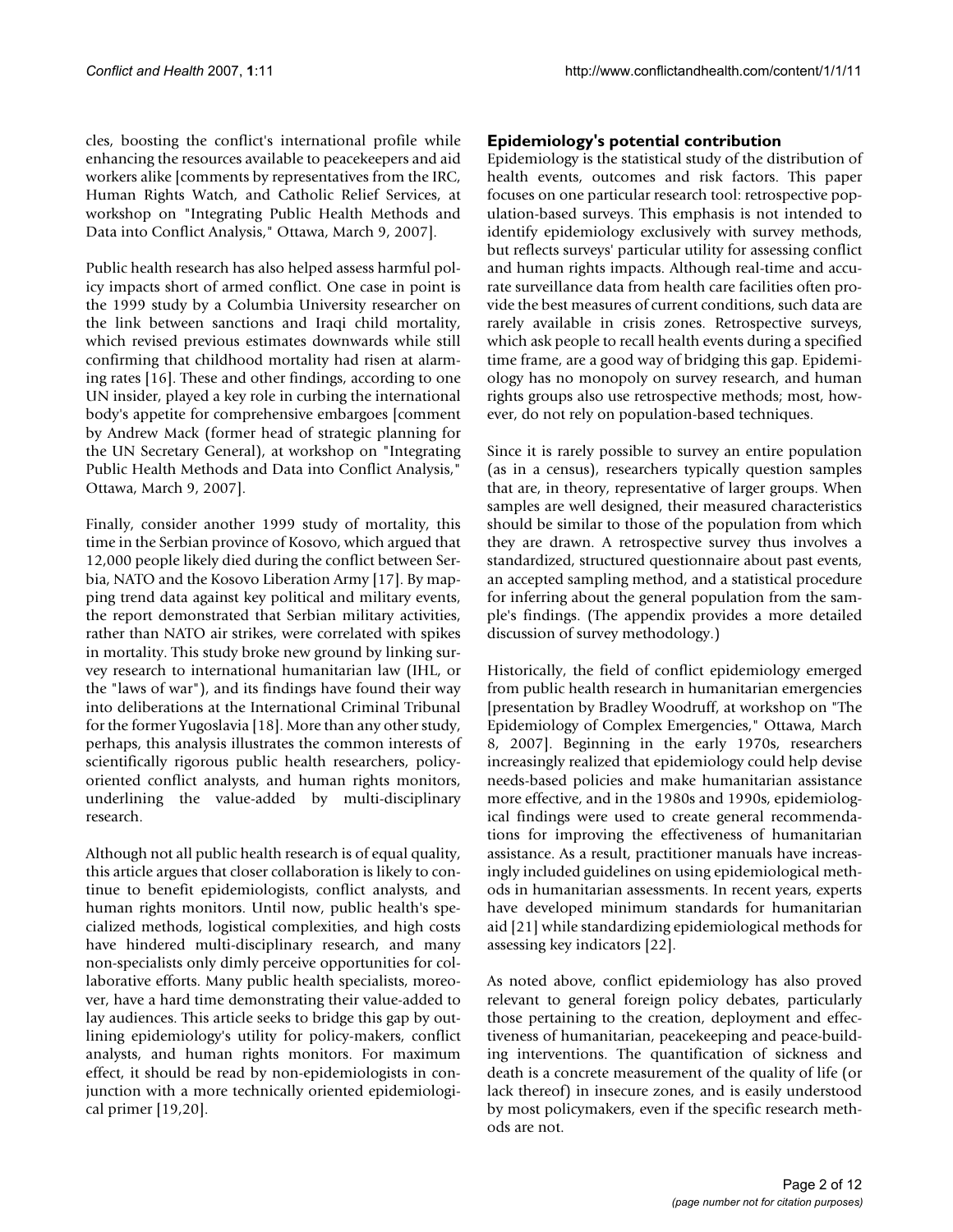Although epidemiology is only one of several quantitative methodologies which can and should be used in assessing conflict and human rights conditions, it has great potential due to its ability to offer detailed knowledge about what is happening to people in conflict, and the immediate causes of those events. It can establish numbers and rates of health events within populations, and, importantly, identify risk factors for such outcomes in specific times and places. In sufficiently large samples, moreover, these data can be broken down by age, gender, ethnicity, caste, or region.

Health data is often of "dual use," informing both evidence-based humanitarian programs [23], as well as general policy, media and advocacy purposes. Crucially, epidemiological findings can be particularly useful to human rights monitors, since specific health risk factors may also be violations of human rights law or the laws of war. With proper sampling methods, epidemiology can give monitors a more accurate sense of how widespread particular violations may be, and when trend data are available, researchers can correlate health outcomes with key political, legal, or military events.

## **NGO conflict analysis and human rights monitoring**

Despite these clear advantages, population-based methods are rarely used by influential conflict analysis and human rights NGOs. Although the Boston-based Physicians for Human Rights (PHR) does a superb job of combining population-based surveys and human rights questions (see below), it is a small player in comparison to major NGOs such as Human Rights Watch (HRW) or the International Crisis Group (ICG). In 2005, according to annual reports, PHR's total budget was about US \$4 million, compared to \$11.4 and \$26 million for the ICG and HRW, respectively. In 2006, moreover, PHR's 46 staffers were outnumbered by the ICG's 110 and HRW's 233. As a result of these discrepancies in size, PHR's comparative media impact is small. A keyword search of NGO names in the Factiva database, for example, found that in 2006, PHR was mentioned by *The New York Times* only seven times, compared to 63 and 157 for the ICG and HRW, respectively. These latter two NGOs are leading voices in global policy debates, and their research and advocacy is often considered "state of the art." To illustrate the value-added of collaborative research, we critically survey a small and non-random sample of HRW's and ICG's work.

HRW's and ICG's fieldwork is done at comparatively low cost, often with a slimmer field presence than epidemiological surveys would require. HRW typically sends a handful of researchers from its offices to record testimonies, often without explicit government permission. ICG staffers tend to be based more frequently within their countries of interest, but their research is similarly unobtrusive. Both groups rely on lengthy, unstructured interviews, but ICG's researchers focus more heavily on broader political and governance structures, while HRW concentrates on human rights violations. HRW generates new information on human rights abuses, but ICG sees its value-added as one of analysis and prescription.

## *Problems of data use*

Although reports written by the ICG and HRW are compelling, accessible, and effective, they would be even more powerful were they to rely on methodological input from public health researchers and other data experts. Consider a 2005 ICG report on forced urban displacements in Zimbabwe, which cited UN estimates of 700,000 displaced, and 2.4 million indirectly affected individuals. Although the ICG reported that its own "extensive research ... unearthed no basis for disagreement" with the UN data, it provided little information on either organization's methods [24]. The UN report itself, disappointingly, is similarly vague [25]. Further inquiry into the UN's data collection, as well as more reflection on the ICG's own research methods, would have strengthened the Zimbabwe report considerably. Had the ICG wanted to go one step further, moreover, it could have investigated the UN data in greater detail, examining its methods to ascertain whether the numbers were reliable and valid. Or it might have collaborated with survey researchers to generate new data on the forced displacement, including information on the health conditions of its victims. Did childhood disease climb after displacement? What was the displacement's impact on livelihoods, gender-based violence, and other key variables? This kind of information could have added much to our knowledge of the Zimbabwean displacement's impacts.

Consider also the ICG's 2006 report on Sri Lanka, which provided no source at all for its claim of "at least 70,000" having died in the country's north east over the course of the conflict, or for its assertion that over 2,500 persons had been killed since hostilities re-ignited in January 2006 [26]. Proper attribution and reflection on data quality are vital, especially for a widely read organization such as the ICG.

Similar problems are encountered in HRW's reports. Consider the group's 1995 account of violations of the laws of war in Turkey's Kurdish southeast, written by one of this paper's co-authors [27]. Although no widely accepted figures existed at the time, the report made use of a reputable local NGO's claim of two million displaced persons. It made no independent evaluation of that group's research methods, however, and presented few details for others to assess. The report also offered little sense of the displace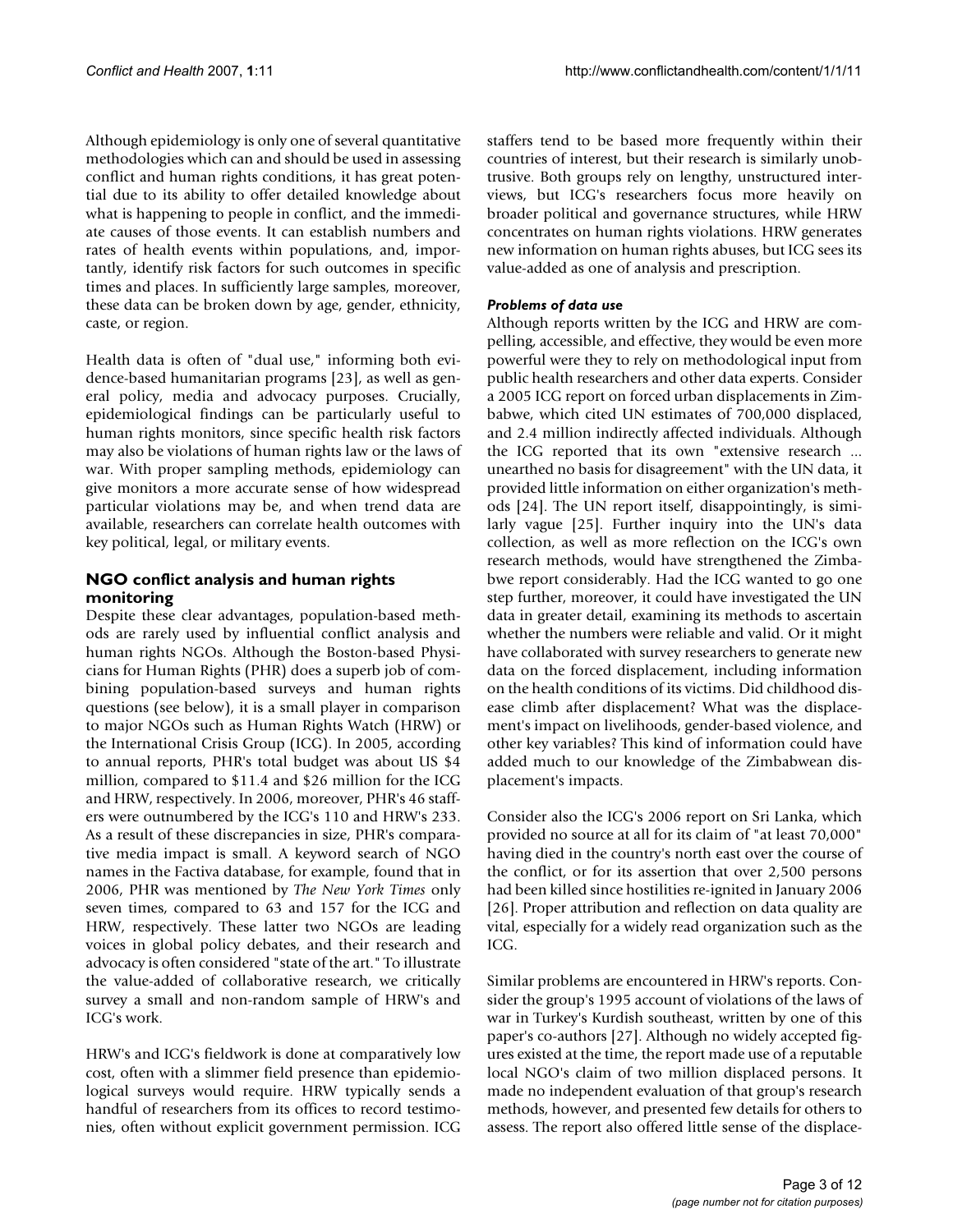ment's impact on villagers' lives. For example, what effects did forced migration have on their health? Did they display high levels of mental trauma? Were they more likely to suffer from disease or child mortality? Retrospective surveys would have given readers and the Turkish public a better sense of the counterinsurgency's civilian impact.

Ten years later, HRW revisited the issue with a report disputing official figures on the extent of villagers' return [28]. The study was a laudable effort to delve into the nitty-gritty of official data, highlighting HRW's growing interest in the mechanics of quantitative work. To dispute the government's figures, HRW researchers visited several returnee villages, comparing local accounts of the extent of return to those of the government. Actual return figures, HRW found, were far lower than those claimed by the government.

## *Problems of data collection*

Yet while the 2005 report on Turkey was persuasive, HRW's evaluation of government statistics would have been further strengthened by more attention to sampling detail. For example, the 2005 report gave no information on how HRW researchers selected their village sample, saying only that researchers "visited a small sample of villages and hamlets" in three southeastern provinces [28]. As a result, its findings' broad applicability is difficult to assess. To address this problem, HRW might have visited a random sample of Kurdish villages drawn from an existing list of depopulated communities, and if that effort proved too laborious, the group could have used other accepted sampling techniques to select provincial village clusters, weighted by provincial population size. These and other methods would have strengthened the credibility and precision of the group's findings.

Unlike the ICG, HRW regularly generates entirely new data based on witness and victim testimony. The group's careful, one-on-one interviews are regarded as state of the art by human rights monitors, reducing potential bias through repeated probes and cross-validation. Yet many HRW interviews are carried out under adverse conditions, pushing its researchers to rely on non-random convenience samples, while in other cases, HRW builds its arguments around individual and noteworthy incidents. Both techniques are problematic. Purposive samples are useful for exploratory research and hypothesis building, and worst-case documentation is important for moral, advocacy and legal reasons. Neither, however, is well-suited to establishing a condition's overall prevalence. In seeking to move from samples to broader generalizations, HRW could usefully draw on the advice of epidemiologists and other quantitative researchers.

Consider HRW's 2005 report on Nigerian police brutality, which presented powerful testimonies from 50 persons abused in police custody over the previous four years. The report left little doubt that something was badly amiss in Nigeria's criminal justice system. Yet the report argued that "torture and other cruel, inhuman and degrading treatment by the Nigerian Police Force ... [is] widespread and routine," while simultaneously acknowledging that its researchers had focused "on a limited number of locations and cases" [29]. Respondents were interviewed in three separate regions of the country, but the report gave few details on how HRW researchers had chosen to interview these, as opposed to other, victims.

To strengthen the report's reliability, HRW might have adapted a standard sampling procedure. For example, HRW researchers might have taken lists from local Nigerian Bar Associations to generate a representative sample of defense attorneys in different regions, and these might have supplied HRW with names of recent clients willing to be interviewed. Although this procedure would have introduced some bias – not all detainees would be willing to speak to HRW, while others might not have access to lawyers – it would still have been a far more systematic approach to assessing the extent of Nigerian police brutality.

In adopting population-based techniques, however, HRW would have had to interview Nigerians whose police experience had been satisfactory, requiring a re-allocation of resources away from worst-case scenarios. Yet HRW, like most human rights groups, resists spending time and money on interviews with people who had no problems to report. Surveys, by contrast, are often obliged to expend enormous energies documenting a problem's non-existence. In the 2004 IRC study of mortality in DRC, for example, surveyors working on the International Rescue Committee study visited 19,500 households throughout the country, finding 4000 deaths in a 16-months recall period [15]. Although this finding implied an extraordinarily high national mortality rate, it also forced researchers to document far more *absences* of death than actual deaths. It is not clear whether a human rights organization such as HRW will be willing to use scarce resources in this fashion, even if the payoff is greater precision and credibility.

A final detailed example will suffice to illustrate the usefulness of collaboration. In 2006, soon after the end of hostilities, HRW produced a preliminary report on violations of the laws of war during the Israel-Hezbollah conflict in Lebanon [30], as well as two subsequent and more detailed reports on violations by Hezbollah and Israel [31,32]. The laws of war limit the right of belligerents to cause civilian suffering and prohibit efforts to destroy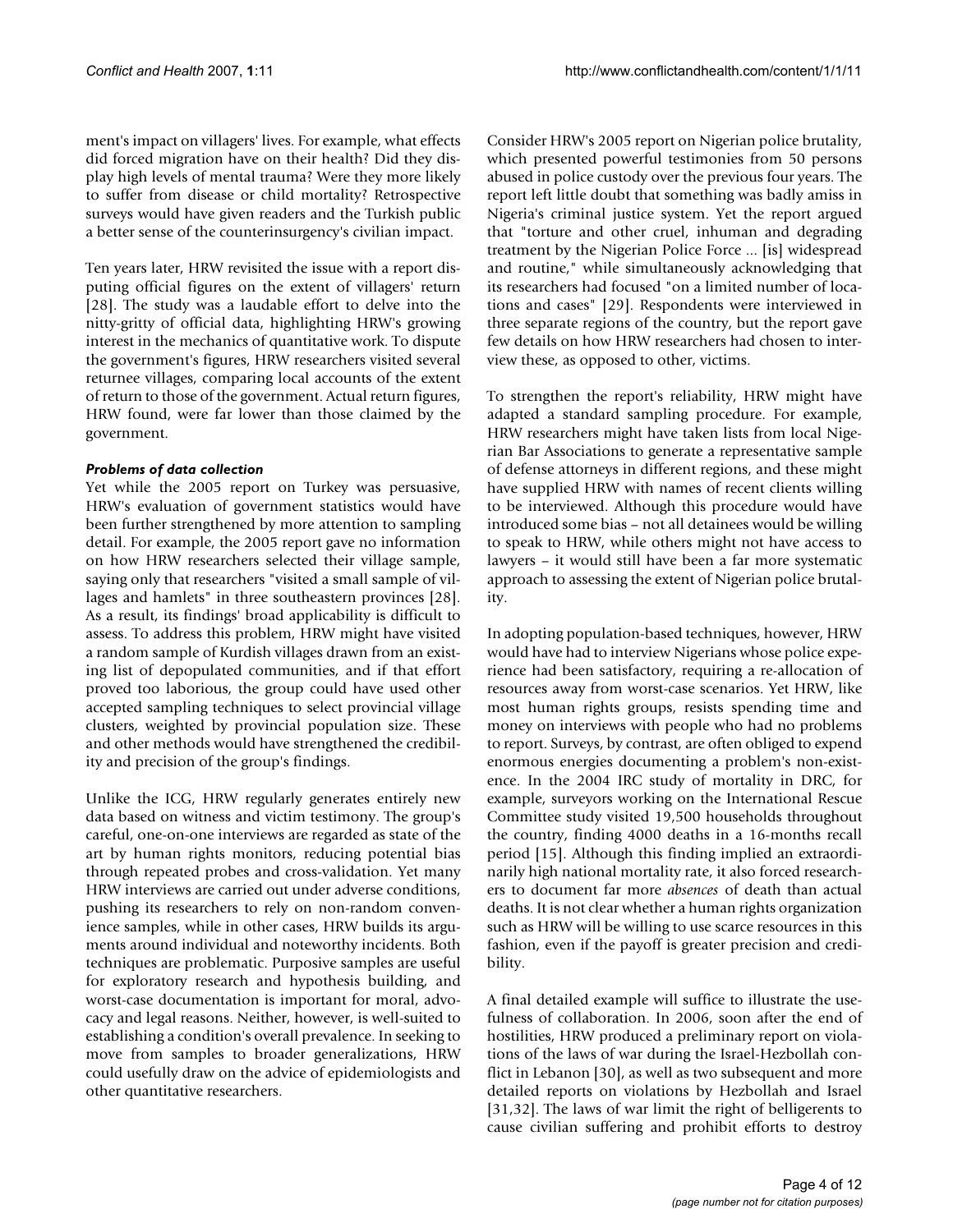objects "indispensable to the survival of the civilian population" [33]. Incidental loss of civilian life in warfare is expected, but belligerents are obliged to limit collateral damage as much as they can. Determining the extent of IHL violations on both sides was a methodologically and legally complex affair. Both sides had rained thousands of rockets and shells on the opposite of the border, and both claimed that they were firing at legitimate military targets.

Given the political sensitivities involved, it is not surprising that HRW's analysis of Israeli violations attracted the most critical attention. At some level, of course, Israel's entire military effort in the summer of 2006 could have been regarded as illegal, since it destroyed so much Lebanese infrastructure while emptying such large swathes of civilian territory. HRW's analysis of IHL violations typically requires far greater precision, however, including sophisticated arguments about the legality of individual air and artillery strikes.

To determine whether particular Lebanese civilian deaths were the result of IHL violations, HRW had to first establish whether particular Israeli attacks were unlawful. The international legal principle of *distinction* holds that belligerents must distinguish between civilians and combatants, while that of *proportionality* demands force to be proportional and necessary. A careful IHL study, therefore, required painstaking, post-hoc reconstructions of Hezbollah activities in the target areas through conversations with witnesses and other informants, combined with nuanced analyses of Israeli intentions, capabilities and actions.

To conduct its study, HRW assembled lists of Israeli attacks that resulted in Lebanese civilian casualties. It then read media reports and spoke to key informants, seeking to determine which events allegedly involved indiscriminate fire, and then targeted this subset for more detailed field research. For the larger and more detailed 2007 report [32], HRW investigated the circumstances surrounding 561 (500 civilians and 61 combatants) of a total 1,109 Lebanese killed by Israeli fire. Almost 60% of the civilians killed, according to the HRW study, died as a result of unlawful Israeli strikes. As a result, HRW concluded that Israeli forces had systematically violated IHL [personal email correspondence with Iain Levine (HRW), September 20, 2007].

There is little question that HRW's research on this count was laudable, assembling important data under difficult conditions. Yet a population-based approach might have added still greater precision, helping HRW discern with even greater confidence whether Israeli violations had been both routine and widespread during the 2006 summer war.

For example, HRW might have first worked with local Lebanese authorities, medical workers and others to generate a reasonably comprehensive list of all communities targeted by Israeli fire (rather than just those where civilians died). Next, HRW might have sought to determine which of those communities had experienced civilian casualties. From this subset, HRW researchers could have then selected a representative sample, using accepted sampling techniques, for detailed field investigation. This sequence might have helped HRW better estimate the proportion of Israeli attacks involving IHL violations. The data could have then been disaggregated by time and region, giving a better sense of Israeli violations across time and space. This information, in turn, would have helped determine with greater precision the nature of Israeli culpability. For example, a small number of criminal attacks would suggest localized problems of coordination and control, while larger and more consistent patterns would indicate higher-level intentionality.

Finally, the report could have been usefully supplemented with health surveys or surveillance data from hospitals and clinics. With the help of public health specialists, HRW could have gained a better sense of the overall civilian impacts of Israel's campaign, which destroyed much of southern Lebanon's transportation infrastructure, homes and businesses. What, for example, were the maternal, child, and general mortality trends in the six months following Israel's campaign? Governments and armed groups should be held accountable for these indirect damages, an issue we return to below.

## **What do conflict epidemiologists do?**

Conflict epidemiologists are particularly concerned with conditions during and after complex emergencies, defined as "relatively acute situations affecting large civilian populations, usually involving a combination of war or civil strife, food shortages and population displacement, resulting in significant excess mortality" [34]. Mortality is a key indicator of overall population health [35], but epidemiologists may also seek information about a range of other health indicators, including morbidity, malnutrition, sanitation, and access to health care. Importantly, mortality is methodologically easier to assess than other health indicators. As noted above, mortality studies are important for assessing the direct and indirect impact of conflict, but this section also discusses other epidemiological research efforts relevant to conflict and human rights analysis.

## *The causes and conditions of displacement*

In some epidemiological studies, such as the Iraq *Lancet* study discussed above, epidemiologists survey *national* populations. Most conflict epidemiology, however, focuses on more compact and survey-able groups such as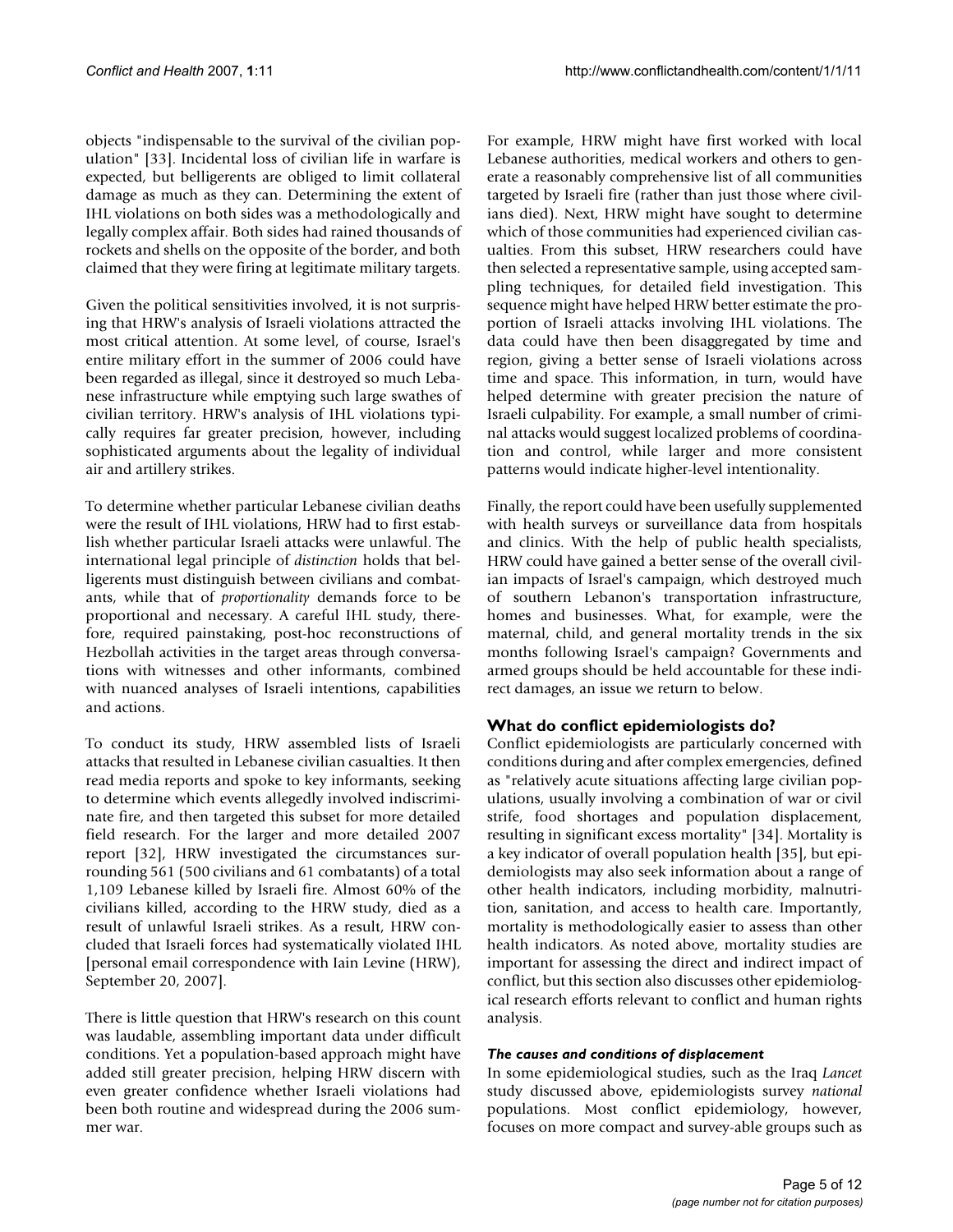refugees or displaced persons. As a result, there is a dearth of good information about health conditions outside of clearly delineated population centers. Retrospective questionnaires can help address this gap by asking refugees or displaced persons about conditions prior to, and during, flight.

In Darfur, for example, survey researchers questioned villagers about events before, during, and after displacement, learning much about human rights and health conditions in inaccessible regions [36]. The surveys revealed that most respondents fled from militia violence, and that violent causes of death, rather than disease or hunger, predominated in the "village and flight" period. Once respondents reached organized camp locales, however, medical causes of death predominated, suggesting that respondents were largely safe from direct military violence. Thus even when it proves impossible to survey Darfur's interior regions, researchers can use retrospective surveys in safe peripheral areas to gather vital, sciencebased information on events in inaccessible zones.

Consider also a 1999 PHR survey in Macedonia and Albania among ethnic Albanian refugees fleeing Kosovo during the conflict between Serbia, NATO and the Kosovo Liberation Army. This study sought information on the time frame and reasons for displacement, and on experiences of human rights abuses. PHR could not send surveyors into Kosovo at the time, but surveys of refugees provided strong evidence that Serb forces had engaged in a systematic expulsion campaign [37].

## *The civilian impacts of munitions and military tactics*

Munitions impact studies are another powerful application of retrospective surveys. In a 1995 Mozambique study, for example, researchers found rates of landminerelated death and injury far in excess of those suggested by prospective surveillance methods [38], while in a larger study of landmine impacts in Afghanistan, Bosnia, Cambodia, Mozambique, surveyors found that six percent of households suffered landmine victims, and that 25–87% suffered landmine-related impacts [39]. In this case, retrospective surveys thus shed important light on the utility of a global landmine ban.

Such studies may also have important spill-over effects. In Afghanistan, for example, a study of landmine and unexploded ordnance impacts helped researchers launch a key informant strategy for estimating civilian deaths over large areas [40]. Using various data sources, surveyors visited all 747 Afghani communities suspected of having endured a coalition air or ground attack, finding 600 that had actually experienced hostilities. Rather than using a household survey, however, researchers elected to question local key informants in each community, with counterintuitive results: 43% of communities reported no directviolence victims, while 66% had no landmine or unexploded ordnance deaths. Civilian casualties, in other words, were tightly clustered in a smaller number of locales, a finding the authors interpreted by differentiating between the impacts of air and ground attacks. NATO air raids appeared to scatter Taliban forces, leading to fewer civilian casualties; NATO ground attacks against Taliban fighters who held their ground or regrouped, by contrast, led to more civilian deaths.

The policy implications of this study were wide ranging; not only did it find that 5,576 Afghanis had been killed and 5,194 injured from September 2001 to June 2002, but it also shed light on the *way* in which these individuals had died. Methodologically, the study broke new ground by combining comprehensive key informant interviews with statistical techniques. The study located informants in *all* violence-affected communities, seeking to determine patterns and causes of death and injury. Although key informants may be biased by political affiliation or the desire for aid, the method's broad geographic coverage has clear practical and methodological advantages.

#### *Conflict-related morbidity*

Epidemiologists also seek to estimate the effect of conflict on disease by using retrospective mortality studies called "verbal autopsies." The International Rescue Committee's surveys in the Democratic Republic of Congo, for example, found that infectious disease was the country's biggest killer, far outstripping direct conflict deaths and injury. Cross-national analysis of summary disease data has also found that civil wars greatly increase the risk of infectious disease [7]. The most important immediate causes of deaths in complex emergencies are acute respiratory infections, diarrheal diseases, maternal and neonatal morbidity, tuberculosis, and vector-borne diseases such as malaria. Disease risk is increased by several conditions common in complex emergencies, including overcrowding and inadequate shelter; malnutrition; insufficient vaccination; poor water and sanitation conditions; exposure to "new" diseases, for which affected populations have not developed immunity; and lack of, or delay in, treatment [41]. In recent years, researchers have also become concerned with the effect of conflict on particular communicable diseases, such as HIV-AIDS, but the links in this case remain contested [personal telephone communication with Paul Spiegel (UNHCR), December 5, 2006].

## *Conflict-related mental health*

Another use of population-based surveys lies in assessing the impact of complex emergencies on mental health. Although this remains a comparatively neglected area of study, the existing evidence suggests, not surprisingly, that mental illnesses increase in emergency settings, and that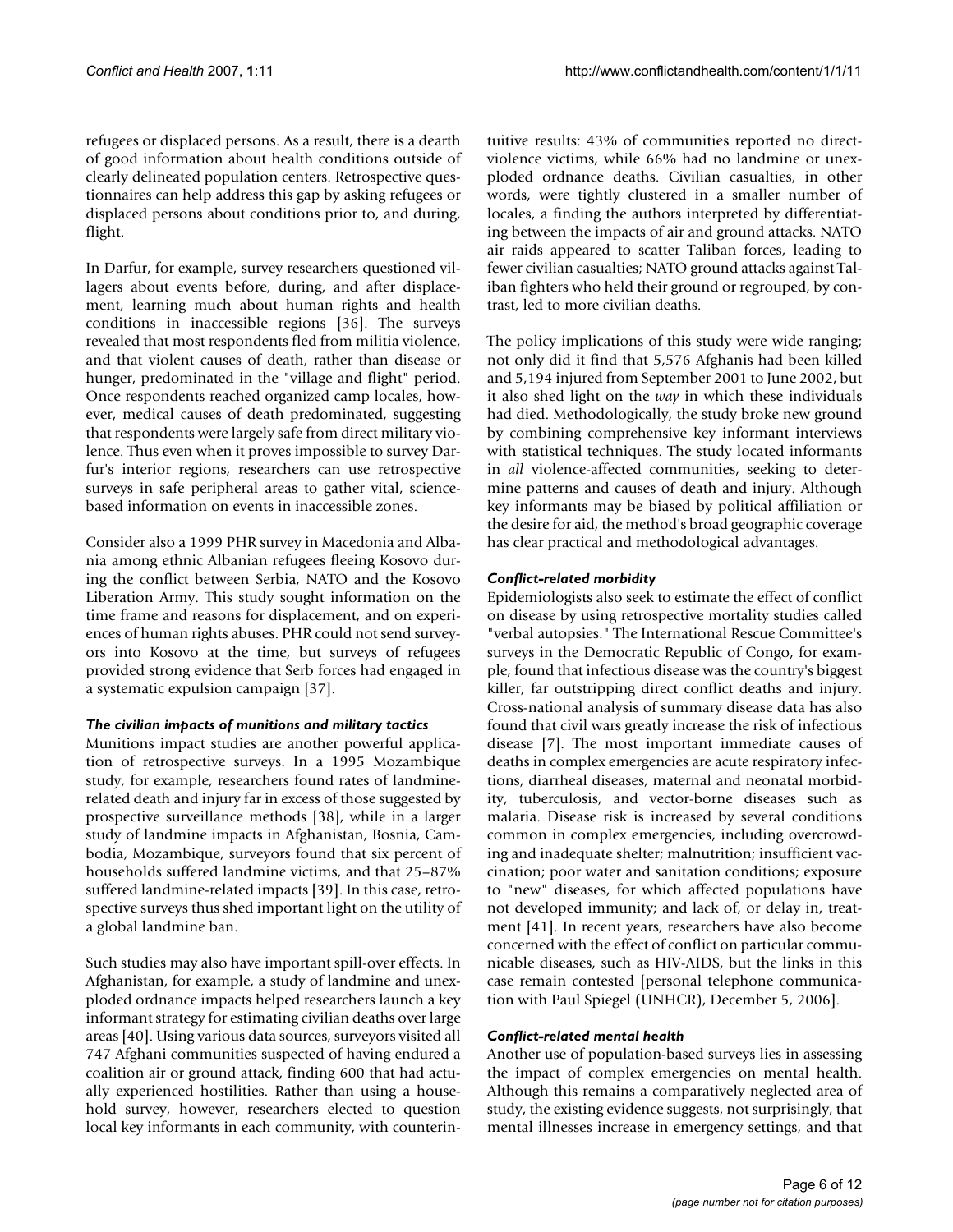multiple human rights violations may have cumulative and negative mental health impacts [41]. Like indirect conflict mortality, adverse mental health impacts are part of a conflict's overall human costs, and should be factored into broader impact assessments.

Mental health impacts can also have important political consequences. Consider, for example, one study of links between traumatic experiences during the 1994 Rwandan genocide and attitudes towards post-conflict justice. Nearly a quarter of respondents displayed PTSD symptoms, and they were less likely to have positive attitudes toward the Rwandan national trials and interdependence with other ethnic groups. Furthermore, persons who experienced multiple traumatic events were more likely to have positive attitudes toward the International Criminal Tribunal for Rwanda but less likely to support national and local justice and reconciliation processes [42]. Consider also a study of mental health and attitudes among Kosovar Albanians following the 1998–99 war, which revealed an association between traumatic war time events, decreased mental health, impaired social functioning, and strong respondent emotions of hatred and revenge toward Serbs [43].

#### *The extent and scope of human rights abuses*

As noted above, PHR has pioneered efforts to use population-based surveys in assessing the extent of human rights violations. In a number of cases, PHR's efforts have yielded important results. Research on sexual violence, for example, is inherently difficult [44]; PHR's 2002 report on the experiences of displaced persons in Sierra Leone, however, successfully produced a wealth of important data with the help of the local UN mission, trained local staff, and carefully designed surveys [45,46]. Seventeen percent of respondents in displaced person camps reported at least one lifetime sexual assault, while nine percent reported an assault during the war. And while this number appeared low given media reports of widespread sexual violence during Sierra Leone's civil war, PHR's survey established that the main rebel group, the Revolutionary United Front (RUF), was systematically committing sexual abuse. According to the study, 53% of the women reporting direct, face-to-face contact with RUF fighters also reported that they had been sexually assaulted, compared to less than six percent for those exposed to other combatant groups. As a result of these and other findings, the 2002 PHR report played a key role in Sierra Leone's transitional justice debates, pushing gender violence to the top of the agenda [47]. Another successful PHR study is its 2000 survey of displaced Chechens, which documented widespread abuse by Russian forces. In nearly all cases, PHR found, displacement was attributed to Russian actions, rather than those of Chechen insurgents [48].

PHR has conducted similarly innovative surveys on events in Kosovo (see above), Afghanistan, and Iraq.

Another example of inter-disciplinary research comes from an innovative Johns Hopkins team that has found a correlation between human rights violations and specific adverse health outcomes [49]. At the initiative of local "back-pack" medics working in Burma's eastern border area, researchers inserted a series of human rights questions into a 2004 health survey. Of 1,834 surveyed households, 33% reported being subjected to forced labor, nine percent had been internally displaced, and 25% had food or other essential items stolen or destroyed by Burmese military forces. With the help of these findings, the team was able to compare the health of displaced and non-displaced families, finding that the former were 2.8 times more likely to have experienced a child's death, 3.2 times more likely to have a malnourished child, and 3.9 times more likely to have suffered a landmine injury. Those experiencing human rights violations, moreover, were also more likely to experience child mortality and landmine injury. By correlating specific health problems to specific abuses, the Johns Hopkins researchers successfully provided evidence useful to human rights monitors, humanitarian workers, and conflict analysts alike.

#### *Post-conflict conditions*

Population-based surveys have also provided information about conditions in post-conflict settings. Although peace should theoretically be associated with greater physical and mental well-being, this is not always true. For example, PHR studied health conditions in Chiapas, Mexico, years after insurgents ended their armed rebellion [50], and their survey of 2,997 households in 46 communities discovered that health conditions had in fact deteriorated alarmingly, with some communities being denied healthcare for political reasons. Thus, while Chiapas' shooting war had ended, health conditions were in fact getting worse, not better. Unfortunately, researchers may find similar post-conflict deterioration elsewhere.

At the policy level, these and other findings strongly suggest that the UN and other agencies should commission immediate post-conflict surveys to establish baseline data on existing human rights and health conditions. Over time, follow-up studies could then track improvements, or lack thereof, for specific population segments. This combination of baseline and follow up research could then give scientists, human rights activists, and policy makers reliable information on the real impacts of postconflict arrangements on public health and well-being.

## **The limits of population-based surveys**

Like any research method, retrospective surveys suffer from limitations, and they are neither useful nor appro-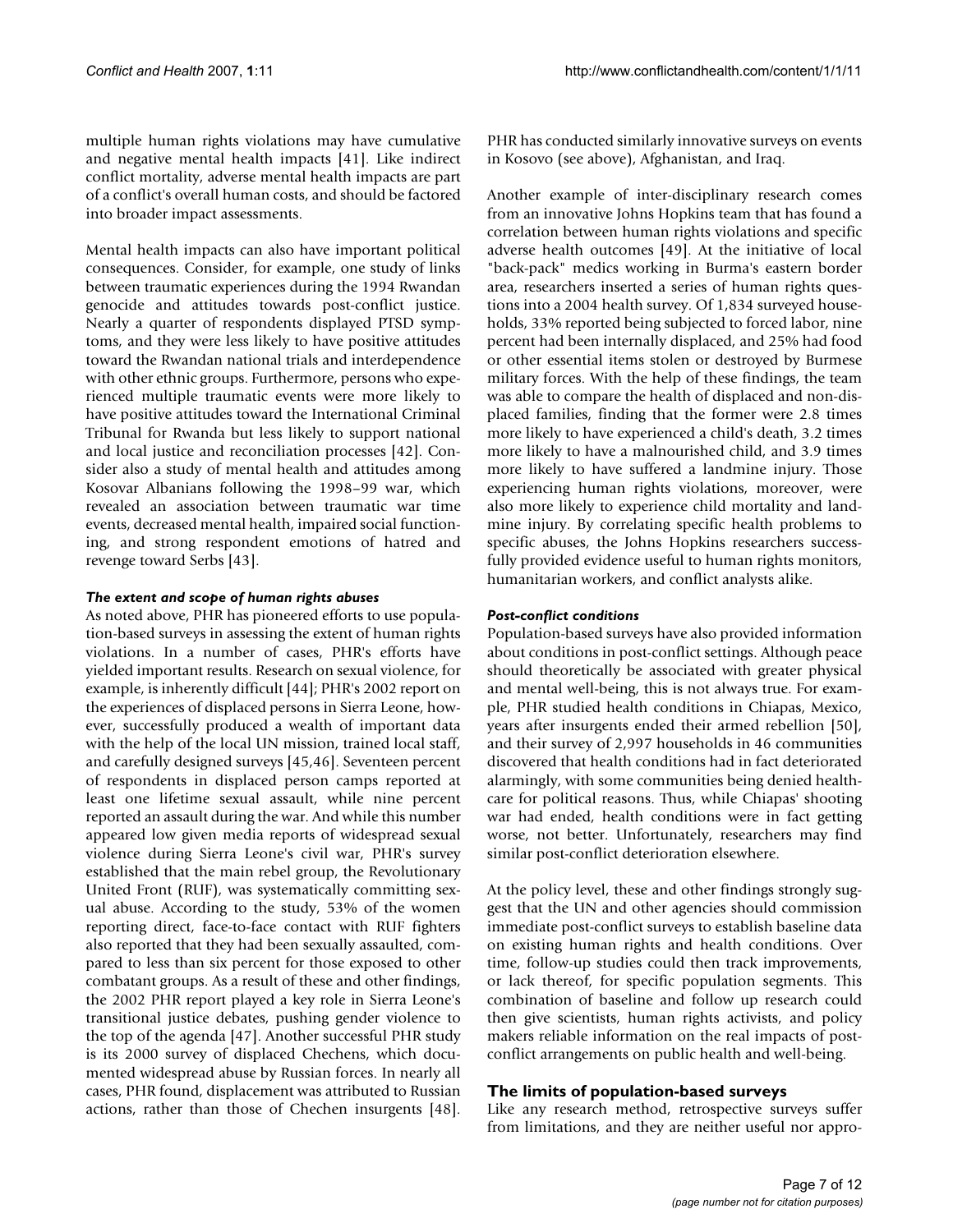priate for all times and places. For starters, populationbased surveys are logistically complex and costly, requiring local teams of trained researchers, coordination and supervision. Epidemiology is a highly technical affair, requiring training and experience in sampling, questionnaire design, interviewing, and statistical analysis. Given these and other complexities, it is not surprising that experts often criticize field NGOs' surveys [51]. Keeping up with the methodological state of the art is difficult, and experts continue to refine accepted techniques. Experts, moreover, constantly debate the most appropriate methods for different settings [36,52,53]. Complex emergencies vary dramatically, and a one-size-fits-all research method is not appropriate [35].

Population-based surveys are often difficult to implement in insecure areas, since both survey teams and respondents are vulnerable and hard to monitor. Governments or armed groups frequently deny access, making studies difficult where they are needed the most. Importantly, surveys in politically tense environments can raise thorny ethical dilemmas by placing both informants and researchers at risk of reprisals or re-traumatization [54- 58]. If epidemiology is increasingly used for human rights analysis and to provide grounds for external intervention, moreover, governments may begin to block general public health research among needy populations, to the detriment of humanitarian assistance programs. [personal email communication with Francesco Checchi, November 6, 2006]. Yet the failure to use powerful research methodologies for advocacy on behalf of vulnerable populations may itself be unethical [54].

The survey process is also vulnerable to political manipulation from all sides. For instance, asking respondents about who is responsible for individual deaths is problematic, as respondents may give false information for a wide variety of personal and political reasons. Respondents may also not be willing to tell interviewers that members of their households were combatants. Another ethical issue arises if everyone involved in a survey, including researchers employed by humanitarian agencies, has an interest in inflated numbers. For this reason, many experts believe that scientific data collection and political advocacy should be kept separate to maintain the science's legitimacy and credibility [participant comments at workshop on "Integrating Public Health Methods and Data into Conflict Analysis," Ottawa, March 9, 2007]. These issues should not preclude collaboration between epidemiologists and conflict analysts/human rights monitors, but they do need to be addressed in the research process.

A final drawback of epidemiological research is that the relevance of its findings can be difficult to convey to policy-makers and the general public. As the polemic inspired by the Iraq *Lancet* study suggests, the media's agenda may focus too heavily on perceived methodological problems, despite poor understanding of the technicalities involved, and of these problems' implications for the results' validity. Policy-makers opposed to a given study's findings will dismiss them as imprecise, while advocates may fail to acknowledge that their numbers come with biases and substantial margins of error.

# **Why collaborate?**

While epidemiology is a powerful and under-exploited tool, the quantification of suffering is rarely sufficient, on its own, to ensure action. The political, economic, and logistical barriers to effective external intervention are well known, while new research has emerged suggesting that there are also substantial psychological barriers to promoting better public awareness of, and concern for, mass atrocities [59]. Full exploitation of epidemiology's potential will thus require close collaboration between public health analysts, conflict researchers, and human rights monitors.

There is little doubt that the research and writing styles of large NGOs, such as HRW and the ICG, offer important advantages, including unobtrusive research in insecure areas, and broadly accessible, easy-to-read reports. More importantly, perhaps, their detailed, confidential interviews with officials and other key informants can help establish causality in ways that statisticians find hard to emulate. Although epidemiology can demonstrate correlations, precise causal links are often more easily revealed through qualitative methods, such as "process tracing" of political decisions, chains of command, and actors' intentions, which "is fundamentally different from statistical analysis because it focuses on sequential processes within a particular [...] case, not on correlations across cases" [60].

While all organizations using data should understand and communicate its limitations, we are particularly concerned with the work of organizations generating new data, such as HRW. Like most human rights groups, HRW's ethos is grounded in international law, and most of its employees are not trained in epidemiology or other quantitative methods. With limited staff and a host of pressing demands, HRW finds it hard to prioritize discussions of careful sampling and data collection. Still, the group is constantly re-examining its research methods, and innovative collaborative efforts are already underway, including the group's report on abuses in Kosovo, in which data from 577 witnesses was coded and analyzed [61], and its report on Bangladeshi police forces, which charted the distribution of killings per population across police divisions [62].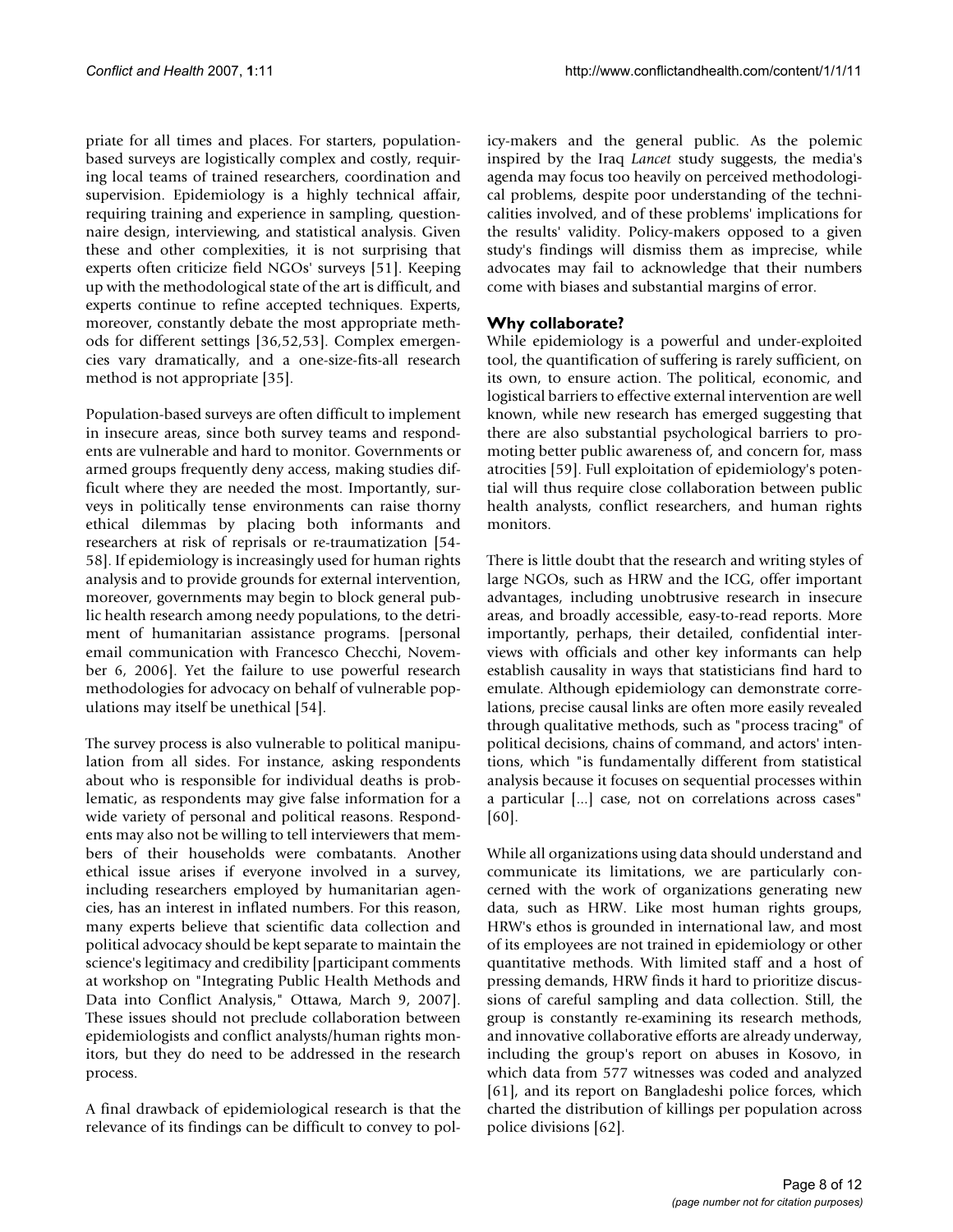Qualitative research groups such as HRW are not likely to transform themselves into survey outfits in the near future. Still, HRW and other qualitative research groups can and should become more conscious of their methodological limitations. Conflict epidemiologists, among others, can help generate more scientifically defensible evidence, and can also help clarify what the evidence shows, and what it does not. Although neither HRW nor the ICG have voiced interest in creating an in-house epidemiological capacity, both have expressed an interest in public health collaboration, including joint questionnaire design and better use of existing epidemiological results. At the same time, we discern growing interest among public health researchers in broader dissemination of their methods and data, and in working with others on the underlying causes of conflict and human rights abuse [34,63,64]. To be effective, these different research communities should become more literate in each other's lexicons, and engage in more frequent and respectful collaboration. The time for new research partnerships has arrived.

In this paper, we have provided a number of examples of public health research with proven relevance to conflict and human rights analysis. We conclude with a final collaborative scenario: the application of IHL analysis to the long-term human costs of war. At present, IHL offers little commentary on the legality of destroying the public infrastructure necessary for long-term health and human rights, preferring to concentrate on war's shorter-term and more immediate effects [65]. International lawyers find IHL's proportionality principle particularly hard to apply over time due to the intervention of complicating factors that make it hard to link cause and effect. Twelve months after a war's end, how much of a country's increased infant mortality could realistically – and legally – be attributed to wartime actions by combatants, as opposed to those of myriad other actors and events?

Given these complexities, human rights groups have hitherto preferred to focus on shorter time frames, where causality and legal responsibility are easier to establish. Over time, however, the accumulation of good quality epidemiological data can help broaden and extend the IHL analysis to longer post-conflict periods. The availability of relevant information is crucial, since IHL violations are judged on *expected* losses weighed against *anticipated* military advantages. As one analysis notes, "it is unacceptable for the expected military advantage to be based on a longer timeframe while limiting the expected quantification of civilian damage only to the immediate effects of the attack itself" [66]. By repeatedly documenting the short, medium and long-term impact of specific military tactics, epidemiological research can force military planners to increase the horizon of what they can reasonably predict. This argument is already being used in the ongoing debate over cluster munitions, where some believe IHL requires commanders to consider the explosives' long-term threat to civilians [66].

## **Conclusion**

Epidemiology is able to provide evidence of human suffering of great value to conflict analysts and human rights monitors. More often than not, information on the civilian impacts of conflict is based on informed guesses by NGOs and multilateral organizations, rather than rigorously assembled scientific data. This paper has identified problems of data use and collection by two major advocacy NGOs, arguing that these short-comings are particularly problematic when establishing the overall prevalence of a particular human rights abuse or conflict pattern. These data gaps, we argue, can be addressed in part through greater collaboration with public health researchers.

Epidemiology can help quantify the differential direct and indirect impact of conflict on particular populations, while trend data can track impacts over time, enabling researchers to map health outcomes against major offensives; peacekeeping operations; humanitarian assistance flows; and peace agreements. This information can shed light on the efficacy of international engagement in conflict zones, while providing human rights investigators with a way of assessing the extent and impact of violations across populations.

Research collaboration between public health specialists, conflict analysts and human rights monitors faces practical and ethical difficulties. These should be acknowledged and addressed, but they should not preclude the kind of collaborative research that could benefit needy and distressed populations.

## **Appendix: How are population-based surveys done?**

Epidemiological surveys collect quantitative health indicators from populations at a specific time, using standardized, structured questionnaires. In retrospective surveys, surveyors ask respondents to recall health events that occurred during a specified time frame known as the *recall period*. Although surveys can be exhaustive by including every person in the population (such as a census), they are usually based on representative samples. When samples are well designed, their measured characteristics should be similar to those of the population from which they are drawn. Survey design has to contend with bias (non-sampling error) and imprecision (sampling error).

Sampling is the selection of a specified number of persons or households from a population. Epidemiologists usu-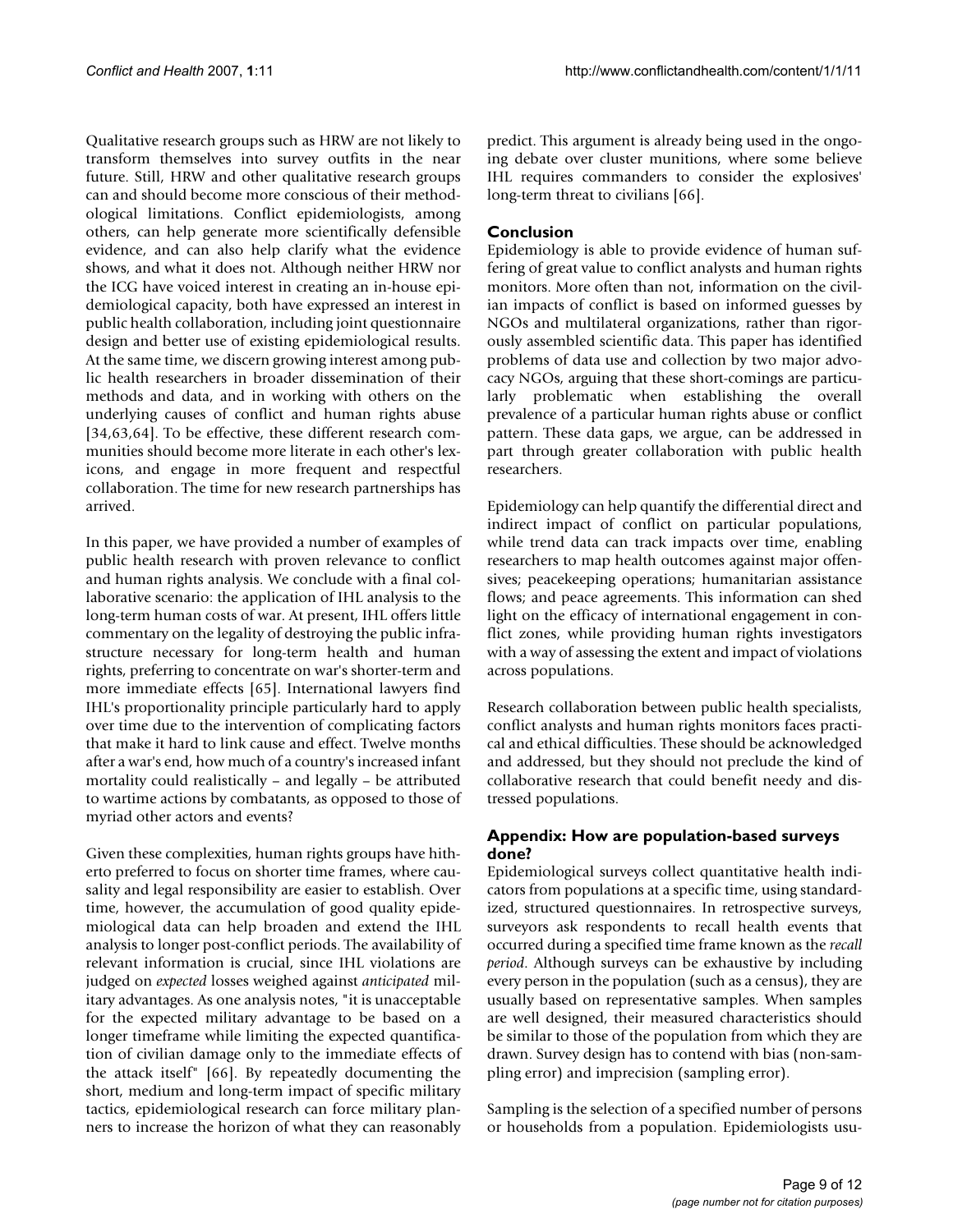ally employ *probability sampling*, which ensures that every selected person or household has the same known chance of inclusion. Sample size should be large enough to provide reliable estimates, but not so large so as to waste limited time and resources. Larger samples are required for greater statistical *precision* or to investigate a condition with low prevalence within the population, such as maternal mortality. There are three general methods of probability sampling.

*Simple random sampling* requires a complete list of all the units to be sampled, such as households, and a certain number are then randomly selected from this *sampling frame*. Although this method is often the most representative, it is rarely feasible in conflict settings because of the paucity of complete lists. But even if good listings are available, simple random sampling is generally more expensive as it requires broad coverage of wide areas, and is thus logistically complex. For these reasons, simple random sampling is often only used when studying registered populations that are concentrated in small areas, such as well-organized refugee camps.

*Systematic sampling*, by contrast, randomly selects only the starting unit; all other units are selected by adding a certain number (known as the *sampling step*), which depends on the desired sample size. While this method does not require a comprehensive list to start, it does need a wellordered population and a good estimate of population size, so that the sampling step can be calculated and applied. Again, systematic sampling is often possible in refugee camps or other well-delineated populations.

A third method, *multi-stage cluster sampling*, begins by listing clusters of sampling units, such as administrative divisions or villages, and then randomly selects a certain number of these. Cluster selection must be proportional to relative population size, so that areas with greater populations are allocated more clusters. Clusters can be selected at more than one stage of sampling. At the final stage, variants of the sampling methods outlined above can be used to select an equal number of households from each cluster. In many cases, the first household is selected randomly, while the rest are selected by proximity to the first. This method is a good way of creating representative samples even when there are no adequate listings of the entire population, or when households are not distributed in an ordered pattern. To do a good multi-stage cluster sample, one must simply be familiar with basic geographic divisions and their relative population size. Cluster sampling may also limit logistical and security concerns by reducing the movement of survey teams to a few random points. This also makes cluster sampling cheaper than random sampling. For these reasons, cluster sampling is often the sampling method of choice in complex emergencies.

Multi-stage cluster sampling has important drawbacks, however. Cluster sampling cannot be used to analyze quantitative differences between geographic divisions unless the population is first stratified by relevant criteria, with separate cluster samples drawn from each stratum. This increases the overall number of clusters needed. Moreover, statistical precision is lower in cluster samples, since households within clusters are more likely to resemble each other than if they were selected randomly from the entire population. This leads to a loss in sampling variability known as the *design effect*. This is particularly problematic when measuring highly clustered phenomena such as the effects of violent conflict. To compensate, researchers must increase the sample's overall size. Since it is statistically preferable to increase the number of clusters rather than the number of households within clusters, this compensatory adjustment often boosts the survey's cost and duration.

Samples always come with *biases*, which should be minimized and acknowledged. To prevent avoidable biases, researchers must try to ensure that the data they collect closely reflects the respondents' situation. This requires that the data collection effort be standardized and tightly monitored for quality. Questionnaires should be simple and clear, and fewer questions generally provide better measurements. Survey interviewers should be identically trained so that they do not influence responses.

## **Competing interests**

The author(s) declare that they have no competing interests.

## **Authors' contributions**

ONTT carried out the literature review, participated in the design of the study, drafted the initial manuscript, and is principal author. JR conceived of the study, obtained the funding, coordinated the workshop, designed the study and manuscript structure, contributed some sections, and edited the manuscript. Both authors participated in revisions and read and approved the final text.

## **Acknowledgements**

This research was funded by Human Security Program Grant #06-191, Department of Foreign Affairs and International Trade, Canada (DFAIT); the Social Sciences and Humanities Research Council; and the International Development Research Centre. We are grateful to Valerie Percival and Gregg Greenough for input, to Aimee Charest for research assistance, and to Gaya Sanmugam for administrative support. We also thank Richard Garfield, Paul Spiegel, Jennifer Leaning, Iain Levine, Sam Zia-Zarifi, Robert Temple, and other participants at the DFAIT-funded 9 March 2007 workshop, "Integrating Public Health Methods and Data into Conflict Analysis."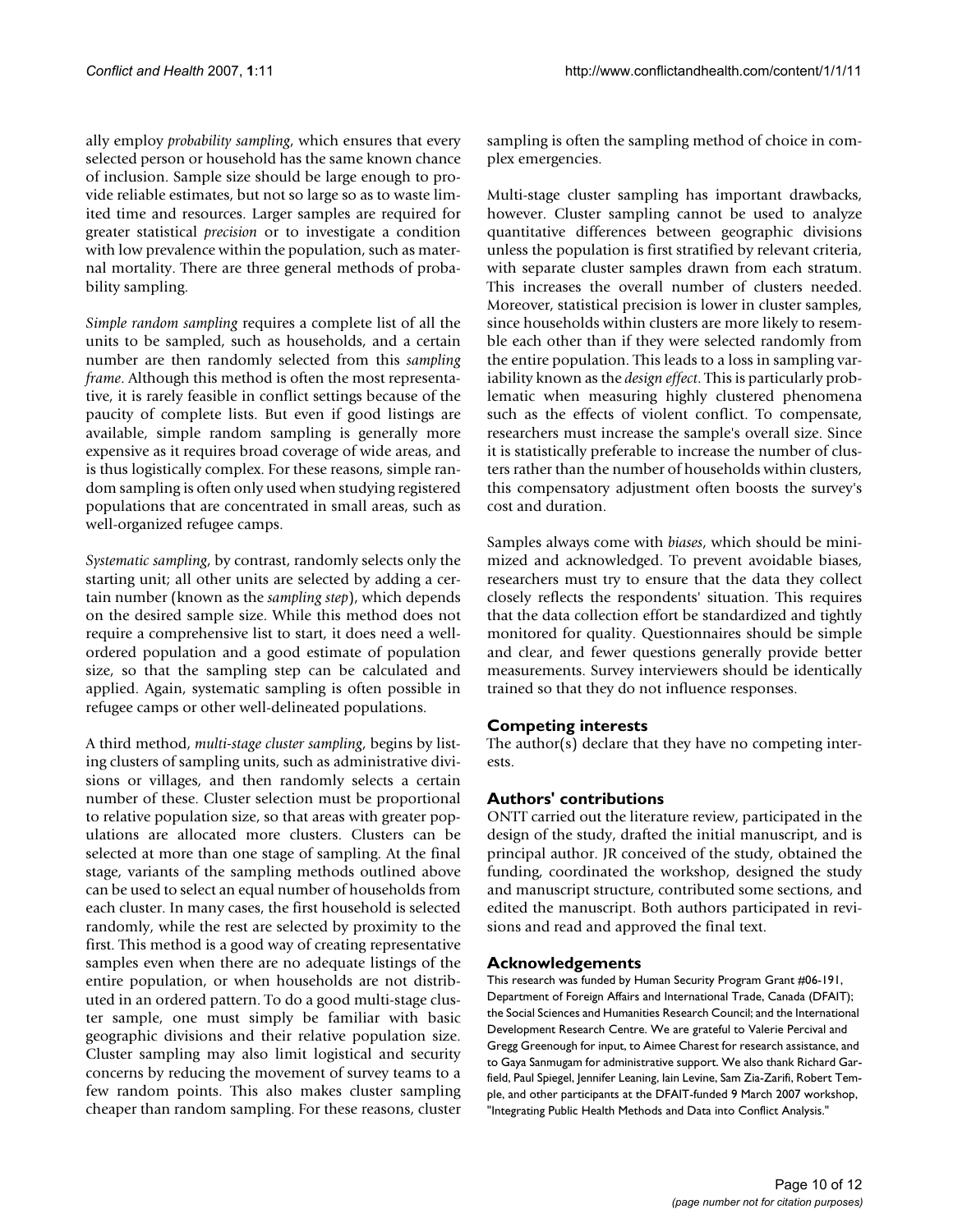#### **References**

- 1. Burnham G, Lafta R, Doocy S, Roberts L: **[Mortality After the 2003](http://www.ncbi.nlm.nih.gov/entrez/query.fcgi?cmd=Retrieve&db=PubMed&dopt=Abstract&list_uids=17055943) [Invasion of Iraq: A Cross-Sectional Cluster Sample Survey.](http://www.ncbi.nlm.nih.gov/entrez/query.fcgi?cmd=Retrieve&db=PubMed&dopt=Abstract&list_uids=17055943)** *Lancet* 2006, **368:**1421-28.
- 2. Roth K: **War in Iraq: Not a Humanitarian Intervention.** *Human Rights Watch World Report 2004: Human Rights and Armed Conflict* 2004:13-35 [\[http://hrw.org/wr2k4/index.htm\]](http://hrw.org/wr2k4/index.htm). New York: Human Rights Watch
- 3. Bohannon J: **[Iraqi Death Estimates Called Too High; Methods](http://www.ncbi.nlm.nih.gov/entrez/query.fcgi?cmd=Retrieve&db=PubMed&dopt=Abstract&list_uids=17053114) [Faulted.](http://www.ncbi.nlm.nih.gov/entrez/query.fcgi?cmd=Retrieve&db=PubMed&dopt=Abstract&list_uids=17053114)** *Science* 2006, **314:**396-97.
- 4. **[Letters: A Debate over Iraqi Death Estimates.](http://www.ncbi.nlm.nih.gov/entrez/query.fcgi?cmd=Retrieve&db=PubMed&dopt=Abstract&list_uids=17124305)** *Science* 2006, **314:**1241.
- 5. **Correspondence: Mortality in Iraq.** *Lancet* 2006, **369:**101-04.
- 6. **Department of Economics, Royal Holloway, University of London: Conflict Mortality Surveys** [\[http://www.rhul.ac.uk/eco](http://www.rhul.ac.uk/economics/Research/conflict-analysis/iraq-mortality) [nomics/Research/conflict-analysis/iraq-mortality\]](http://www.rhul.ac.uk/economics/Research/conflict-analysis/iraq-mortality)
- 7. Ghobarah HA, Huth P, Russett B: **Civil Wars Kill and Maim People – Long After the Shooting Stops.** *American Political Science Review* 2003, **97(2):**189-202.
- 8. Li Q, Wen M: **The Immediate and Lingering Effects of Armed Conflict on Adult Mortality: A Time Series Cross-National Analysis.** *Journal of Peace Research* 2005, **42(4):**471-92.
- 9. Small Arms Survey: **Behind the Numbers: Small Arms and Conflict Deaths.** Small Arms Survey 2005: Weapons at War edition. 2005:228-65 [\[http://www.smallarmssurvey.org/files/sas/publications/](http://www.smallarmssurvey.org/files/sas/publications/yearb2005.html) [yearb2005.html](http://www.smallarmssurvey.org/files/sas/publications/yearb2005.html)]. Oxford: Oxford University Press
- 10. Iqbal Z: **Health and Human Security: The Public Health Impact of Violent Conflict.** *International Studies Quarterly* 2006, **50:**631-49.
- 11. Plümper T, Neumayer E: **The Unequal Burden of War: The Effect of Armed Conflict on the Gender Gap in Life Expectancy.** *International Organization* 2006, **60:**723-54.
- 12. IRC: *Mortality in Eastern DRC: Results from Five Mortality Surveys* 2000 [<http://www.theirc.org/>]. New York: IRC
- 13. IRC: *Mortality in Eastern Democratic Republic of Congo: Results from Eleven Mortality Surveys* 2001 [\[http://www.theirc.org/\]](http://www.theirc.org/). New York: IRC
- 14. IRC: *Mortality in the Democratic Republic of Congo: Results from a Nationwide Survey* 2003 [<http://www.theirc.org/>]. New York: IRC
- IRC: Mortality in the Democratic Republic of Congo:Results from a Nation*wide Survey* 2004 [<http://www.theirc.org/>]. New York: IRC
- 16. Garfield R: *Morbidity and Mortality among Iraqi Children from 1990 through 1998: Assessing the Impact of the Gulf War and Economic Sanctions* 1999 [[http://kroc.nd.edu/ocpapers/abs\\_16\\_3.shtml](http://kroc.nd.edu/ocpapers/abs_16_3.shtml)]. Occasional Paper 16:3. Notre Dame, IN: The Joan B. Kroc Institute for International Peace Studies, University of Notre Dame
- 17. Spiegel PB, Salama P: **[War and Mortality in Kosovo, 1998–99: An](http://www.ncbi.nlm.nih.gov/entrez/query.fcgi?cmd=Retrieve&db=PubMed&dopt=Abstract&list_uids=10881894) [Epidemiological Testimony.](http://www.ncbi.nlm.nih.gov/entrez/query.fcgi?cmd=Retrieve&db=PubMed&dopt=Abstract&list_uids=10881894)** *Lancet* 2000, **355:**2204-09.
- 18. Ball P, Betts W, Scheuren F, Dudukovich J, Asher J: *Killings and Refugee Flow in Kosovo, March – June 1999: A Report to the International Criminal Tribunal for the Former Yugoslavia* 2002 [\[http://shr.aaas.org/kosovo/](http://shr.aaas.org/kosovo/icty_report.pdf) [icty\\_report.pdf\]](http://shr.aaas.org/kosovo/icty_report.pdf). Washington, DC: American Bar Association/Central and East European Law Initiative
- 19. Center for International Emergency, Disaster and Refugee Studies & Hopkins Population Center: *Demographic Methods in Emergency Assessment: A Guide for Practitioners* 2003 [[http://www.humanitarian](http://www.humanitarianinfo.org/IMToolBox/05_Assessments/Reference_Resource_Documents/2003_Demographic_Methods_In_Emergency_Assessment_CIEDRS.pdf) info.org/IMToolBox/05\_Assessments/
	- Reference Resource Documents/

[2003\\_Demographic\\_Methods\\_In\\_Emergency\\_Assessment\\_CIEDRS.](http://www.humanitarianinfo.org/IMToolBox/05_Assessments/Reference_Resource_Documents/2003_Demographic_Methods_In_Emergency_Assessment_CIEDRS.pdf) [pdf](http://www.humanitarianinfo.org/IMToolBox/05_Assessments/Reference_Resource_Documents/2003_Demographic_Methods_In_Emergency_Assessment_CIEDRS.pdf)]. Baltimore, MD: Johns Hopkins University, Bloomberg School of Public Health

- 20. Checchi F, Roberts L: *Interpreting and Using Mortality Data in Humanitarian Emergencies: A Primer for Non-epidemiologists* 2005 [[http://](http://www.odihpn.org/report.asp?ID=2702) [www.odihpn.org/report.asp?ID=2702](http://www.odihpn.org/report.asp?ID=2702)]. Humanitarian Practice Network Paper 52. London: Overseas Development Institute
- 21. **The Sphere Project** [<http://www.sphereproject.org/>]
- 22. **The Standardized Monitoring and Assessment of Relief and Transition (SMART) Program** [\[http://www.smartindicators.org/](http://www.smartindicators.org/) ]
- 23. Roberts L, Hofmann C-A: **[Assessing the Impact of Humanitar](http://www.ncbi.nlm.nih.gov/entrez/query.fcgi?cmd=Retrieve&db=PubMed&dopt=Abstract&list_uids=15679909)[ian Assistance in the Health Sector.](http://www.ncbi.nlm.nih.gov/entrez/query.fcgi?cmd=Retrieve&db=PubMed&dopt=Abstract&list_uids=15679909)** *Emerging Themes in Epidemiology* 2004, **1(1):**3.
- 24. ICG: *Zimbabwe's Operation Murambatsvina: The Tipping Point? Africa Report N°97* 2005 [[http://www.crisisgroup.org/home/](http://www.crisisgroup.org/home/index.cfm?id=3618&l=1) [index.cfm?id=3618&l=1\]](http://www.crisisgroup.org/home/index.cfm?id=3618&l=1). Brussels; Washington, DC: ICG
- 25. Tibaijuka AK: *Report of the Fact-Finding Mission to Zimbabwe to Assess the Scope and Impact of Operation Murambatsvina by the UN Special*

*Envoy on Human Settlements Issues in Zimbabwe. July 18, 2005* [\[http://](http://www.un.org/News/dh/infocus/zimbabwe/zimbabwe_rpt.pdf) [www.un.org/News/dh/infocus/zimbabwe/zimbabwe\\_rpt.pdf\]](http://www.un.org/News/dh/infocus/zimbabwe/zimbabwe_rpt.pdf).

- 26. ICG: *Sri Lanka: the Failure of the Peace Process. Asia Report N°124* 2006 [[http://www.crisisgroup.org/home/index.cfm?id=4523&l=1\]](http://www.crisisgroup.org/home/index.cfm?id=4523&l=1). Brussels; Washington, DC: ICG
- 27. HRW: *Weapons Transfers and Violations of the Laws of War in Turkey* 1995 [\[http://www.hrw.org/reports/1995/Turkey.htm](http://www.hrw.org/reports/1995/Turkey.htm)]. New York: **HRW**
- 28. HRW: *Still Critical': Prospects in 2005 for InternallyDisplaced Kurds in Turkey* 2005 [\[http://www.hrw.org/reports/2005/turkey0305/](http://www.hrw.org/reports/2005/turkey0305/)]. New York: HRW
- 29. HRW: *Rest in Pieces': Police Torture and Deaths inCustody in Nigeria* 2005 [[http://hrw.org/reports/2005/nigeria0705/\]](http://hrw.org/reports/2005/nigeria0705/). New York: HRW
- 30. HRW: *Fatal Strikes: Israel's Indiscriminate Attacks Against Civilians in Lebanon* 2006 [\[http://hrw.org/reports/2006/lebanon0806/](http://hrw.org/reports/2006/lebanon0806/)]. New York: **HRW**
- 31. HRW: *Civilians under Assault: Hezbollah's Rocket Attacks on Israel in the 2006 War* 2007 [[http://hrw.org/reports/2007/iopt0807/\]](http://hrw.org/reports/2007/iopt0807/). New York: **HRW**
- 32. HRW: *Why They Died: Civilian Casualties in Lebanon during the 2006 War* 2007 [[http://hrw.org/reports/2007/lebanon0907/\]](http://hrw.org/reports/2007/lebanon0907/). New York: **HRW**
- 33. International Committee of the Red Cross: **International Humanitarian Law and Sustainable Development.** *Official Statement; August 26, 2002* [\[http://www.icrc.org/Web/eng/siteeng0.nsf/html/](http://www.icrc.org/Web/eng/siteeng0.nsf/html/5DDDEM) [5DDDEM](http://www.icrc.org/Web/eng/siteeng0.nsf/html/5DDDEM)].
- 34. Salama P, Spiegel P, Talley L, Waldman R: **[Lessons Learned from](http://www.ncbi.nlm.nih.gov/entrez/query.fcgi?cmd=Retrieve&db=PubMed&dopt=Abstract&list_uids=15541455) [Complex Emergencies over Past Decade.](http://www.ncbi.nlm.nih.gov/entrez/query.fcgi?cmd=Retrieve&db=PubMed&dopt=Abstract&list_uids=15541455)** *Lancet* 2004, **364:**1801-13.
- 35. National Research Council: **Demographic Assessment Techniques in Complex Humanitarian Emergencies: Summary of Workshop.** 2002 [\[http://www.nap.edu/cata](http://www.nap.edu/catalog.php?record_id=10482) [log.php?record\\_id=10482\]](http://www.nap.edu/catalog.php?record_id=10482). Washington, DC: National Academy Press Holly Reed, Rapporteur, Roundtable on the Demography of Forced Migration, Committee on Population; September 20–21, 2000
- 36. Depoortere E, Checchi F, Broillet F, Gerstl S, Minetti A, Gayraud O, Briet V, Pahl J, Defourny I, Tatay M, Brown V: **[Violence and Mor](http://www.ncbi.nlm.nih.gov/entrez/query.fcgi?cmd=Retrieve&db=PubMed&dopt=Abstract&list_uids=15474133)[tality in West Darfur, Sudan \(2003–04\): Epidemiological Evi](http://www.ncbi.nlm.nih.gov/entrez/query.fcgi?cmd=Retrieve&db=PubMed&dopt=Abstract&list_uids=15474133)[dence from Four Surveys.](http://www.ncbi.nlm.nih.gov/entrez/query.fcgi?cmd=Retrieve&db=PubMed&dopt=Abstract&list_uids=15474133)** *Lancet* 2004, **364:**1315-20.
- 37. Iacopino V, Frank MW, Bauer HM, Keller AS, Fink SL, Ford D, Pallin DJ, Waldman R: **[A Population-Based Assessment of Human](http://www.ncbi.nlm.nih.gov/entrez/query.fcgi?cmd=Retrieve&db=PubMed&dopt=Abstract&list_uids=11726386) [Rights Abuses Committed Against Ethnic Albanian Refugees](http://www.ncbi.nlm.nih.gov/entrez/query.fcgi?cmd=Retrieve&db=PubMed&dopt=Abstract&list_uids=11726386) [from Kosovo.](http://www.ncbi.nlm.nih.gov/entrez/query.fcgi?cmd=Retrieve&db=PubMed&dopt=Abstract&list_uids=11726386)** *Am J Public Health* 2001, **91:**2013-18.
- 38. Ascherio A, Biellik R, Epstein A, Snetro G, Gloyd S, Ayotte B, Epstein PR: **[Deaths and Injuries Caused by Land Mines in Mozam](http://www.ncbi.nlm.nih.gov/entrez/query.fcgi?cmd=Retrieve&db=PubMed&dopt=Abstract&list_uids=7658871)[bique.](http://www.ncbi.nlm.nih.gov/entrez/query.fcgi?cmd=Retrieve&db=PubMed&dopt=Abstract&list_uids=7658871)** *Lancet* 1995, **346:**721-24.
- 39. Andersson N, Palha da Sousa C, Paredes S: **[Social Cost of Land](http://www.ncbi.nlm.nih.gov/entrez/query.fcgi?cmd=Retrieve&db=PubMed&dopt=Abstract&list_uids=7549685) [Mines in Four Countries: Afghanistan, Bosnia, Cambodia,](http://www.ncbi.nlm.nih.gov/entrez/query.fcgi?cmd=Retrieve&db=PubMed&dopt=Abstract&list_uids=7549685) [and Mozambique.](http://www.ncbi.nlm.nih.gov/entrez/query.fcgi?cmd=Retrieve&db=PubMed&dopt=Abstract&list_uids=7549685)** *BMJ* 1995, **311:**718-21.
- 40. Benini AA, Moulton LH: **Civilian Victims in an Asymmetrical Conflict: Operation Enduring Freedom, Afghanistan.** *Journal of Peace Research* 2004, **41(4):**403-22.
- 41. Checchi F, Gayer M, Freeman Grais R, Mills EJ: *Public health in crisisaffected populations: A simple guide for non-epidemiologists* Humanitarian Practice Network Paper. London: Overseas Development Institute. forthcoming.
- 42. Pham P, Weinstein H, Longman T: **[Trauma and PTSD Symptoms](http://www.ncbi.nlm.nih.gov/entrez/query.fcgi?cmd=Retrieve&db=PubMed&dopt=Abstract&list_uids=15292086) [in Rwanda: Implications for Attitudes toward Justice and](http://www.ncbi.nlm.nih.gov/entrez/query.fcgi?cmd=Retrieve&db=PubMed&dopt=Abstract&list_uids=15292086) [Reconciliation.](http://www.ncbi.nlm.nih.gov/entrez/query.fcgi?cmd=Retrieve&db=PubMed&dopt=Abstract&list_uids=15292086)** *JAMA* 2004, **292:**602-12.
- 43. Cardozo BL, Vergara A, Agani F, Gotway CA: **[Mental Health,](http://www.ncbi.nlm.nih.gov/entrez/query.fcgi?cmd=Retrieve&db=PubMed&dopt=Abstract&list_uids=10918702) [Social Functioning, and Attitudes of Kosovar Albanians Fol](http://www.ncbi.nlm.nih.gov/entrez/query.fcgi?cmd=Retrieve&db=PubMed&dopt=Abstract&list_uids=10918702)[lowing the War in Kosovo.](http://www.ncbi.nlm.nih.gov/entrez/query.fcgi?cmd=Retrieve&db=PubMed&dopt=Abstract&list_uids=10918702)** *JAMA* 2000, **284:**569-77.
- 44. Wood EJ: **Variation in Sexual Violence during War.** *Politics & Society* 2006, **34(3):**307-42.
- 45. Amowitz LL, Reis C, Lyons KH, Vann B, Mansaray B, Akinsulure-Smith AM, Taylor L, Iacopino V: **[Prevalence of War-Related Sexual](http://www.ncbi.nlm.nih.gov/entrez/query.fcgi?cmd=Retrieve&db=PubMed&dopt=Abstract&list_uids=11798376) [Violence and Other Human Rights Abuses Among Internally](http://www.ncbi.nlm.nih.gov/entrez/query.fcgi?cmd=Retrieve&db=PubMed&dopt=Abstract&list_uids=11798376) [Displaced Persons in Sierra Leone.](http://www.ncbi.nlm.nih.gov/entrez/query.fcgi?cmd=Retrieve&db=PubMed&dopt=Abstract&list_uids=11798376)** *JAMA* 2002, **287:**513-21.
- 46. PHR: *War-Related Sexual Violence in Sierra Leone: A Population-Based Assessment* 2002 [\[http://physiciansforhumanrights.org/library/report](http://physiciansforhumanrights.org/library/report-sierraleone-2000.html)[sierraleone-2000.html](http://physiciansforhumanrights.org/library/report-sierraleone-2000.html)]. Boston, MA: PHR
- 47. Nowrojee B: **Making the Invisible War Crime Visible: Post-Conflict Justice for Sierra Leone's Rape Victims.** *Harvard Human Rights Journal* 2005, **18:**85-105.